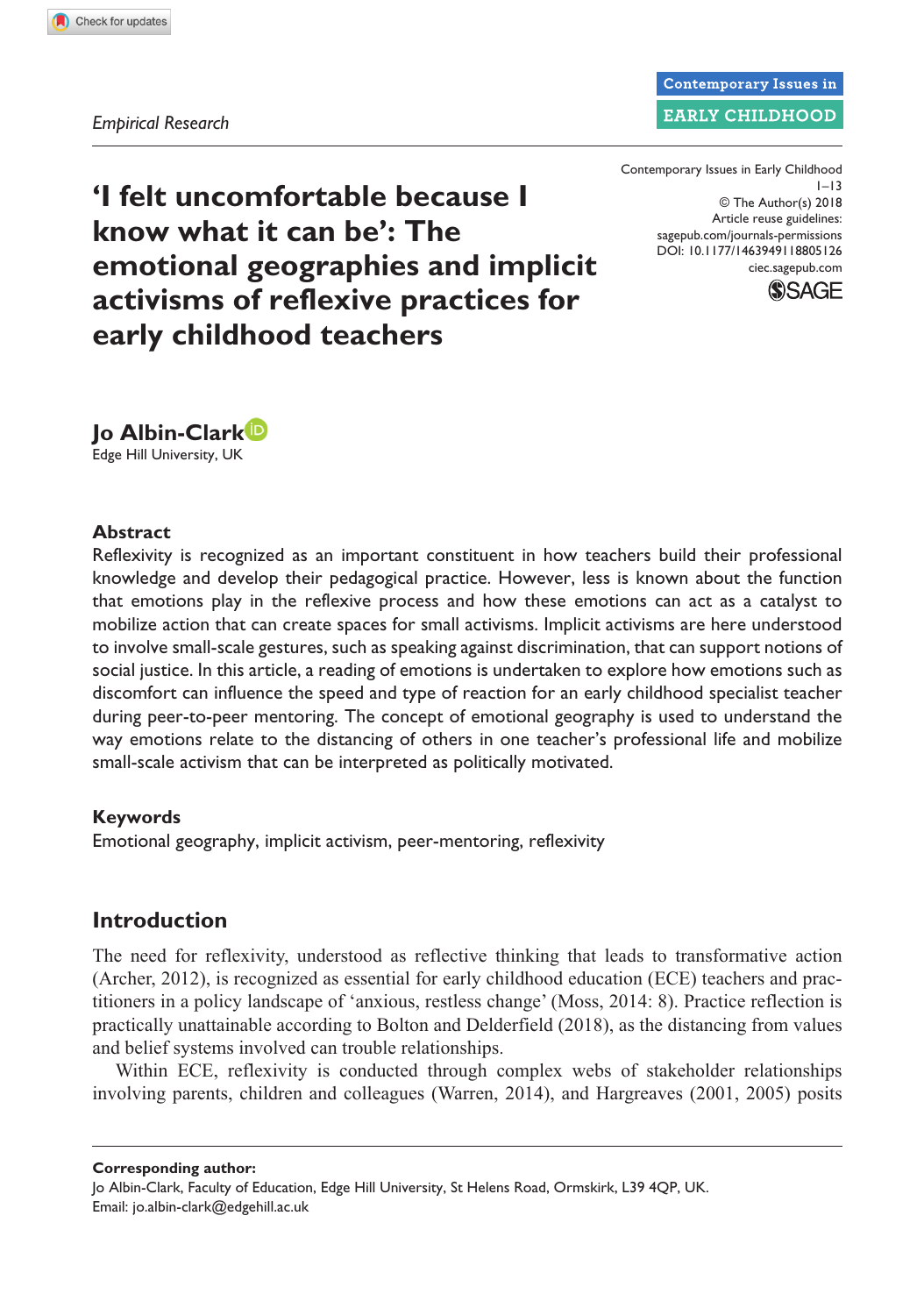that teachers operationalize their relationships within an emotional geography (Kenway and Youdell, 2011; Liu, 2016). What is rarely acknowledged in these professional relationships is the role emotions play (Osgood, 2010) and what emotions *do* require further conceptualization (Ahmed, 2004; Madrid et al., 2013). More recently, the role of emotions within reflexive processes has been associated with notions of activism (Horton and Kraftl, 2009; Millei and Kallio, 2018; Zembylas, 2013). However, what is arguably overlooked is how activism can be small in scale (Horton and Kraftl, 2009), and also how emotions and reflexivity initiate activism (Zembylas, 2013). Therefore, this article makes a contribution to this debate by shifting the study of the interplay between emotions, relationships and activism within reflexive processes into the arena of ECE, where staff supervisions are statutory and must address influences on well-being (Department for Education, 2017). This is pertinent as teachers navigate practice changes through their relationships often in a high-stakes policy climate (Moss, 2014).

This article narrates an English ECE teacher's experience of transforming her practice in regard to parental involvement as part of a peer-mentoring project (Albin-Clark et al., 2016). The aim was to understand how reflexivity is related to activism within modest everyday actions (Horton and Kraftl, 2009; Millei and Kallio, 2018) and the role emotions play in shifting the geography of parent and colleague relationships (Hargreaves, 2001, 2005). A timeline of events involved in the reflexive process is outlined to illuminate the role emotions play in relationship shifts and how those differing movements can trigger small-scale activisms (Horton and Kraftl, 2009; Zembylas, 2015). The article interweaves theories of emotional reflexivity (Zembylas, 2014), implicit activism (Horton and Kraftl, 2009) and emotional geography (Hargreaves, 2001, 2005), and considers their application to a study of how parental involvement is transformed in the field of ECE. Next, the article examines the shifts in the emotional landscape of stakeholder relationships and identifies the role emotions play as triggers for different forms and speeds of action. Moreover, this article argues that emotions can be a powerful catalyst for small-scale activism, and asserts that everyday actions within stakeholder relationships are highly valued, what is small in scale can nonetheless be framed as social justice (Zembylas, 2013), and this is a potentially empowering notion to ECE teachers.

# **Emotions, care and relationships within the social space of ECE**

Fostering relationships within a 'triangle of care' between teacher, child and parent can create trust but has inherent tensions (Hohmann, 2007). Caring relationships involve ethical sensitivity (Gilligan, 2003) and therefore encompass both empathy and reciprocity (Noddings, 2013), and more recently have been conceptualized as forms of professional love (Page, 2017). Brooker (2010) draws attention to possible tensions in relationship roles in her study of the interplay between power and professionalism, and advocates the role of listening in alleviating such tensions. Power structures within relationships influence emotional states, and professional life can involve forceful, stressful and guilt-laden feelings that can be conceptualized as a form of labour (Colley, 2006; Madrid and Dunn-Kenney, 2010). Emotional labour, according to Hochschild (2012), involves professionals, often females in caring professions, whose emotions are in effect commercialized as part of their daily work. The labour and regulation involved in managing emotions operate at differing levels according to Hochschild (2012), and can induce stress, particularly when there is a dissonance between what is felt and what is expressed. The relationship between emotion and resistance can create spaces for change that can positively influence teacher identity because it engenders an impetus to mobilize agency (Zembylas, 2003). As Osgood (2006) suggests, agency, rather than passivity, can support professional identities that, in turn, relate to discourses of authority and maternal identity, pertinent in a predominantly female workforce (Warren,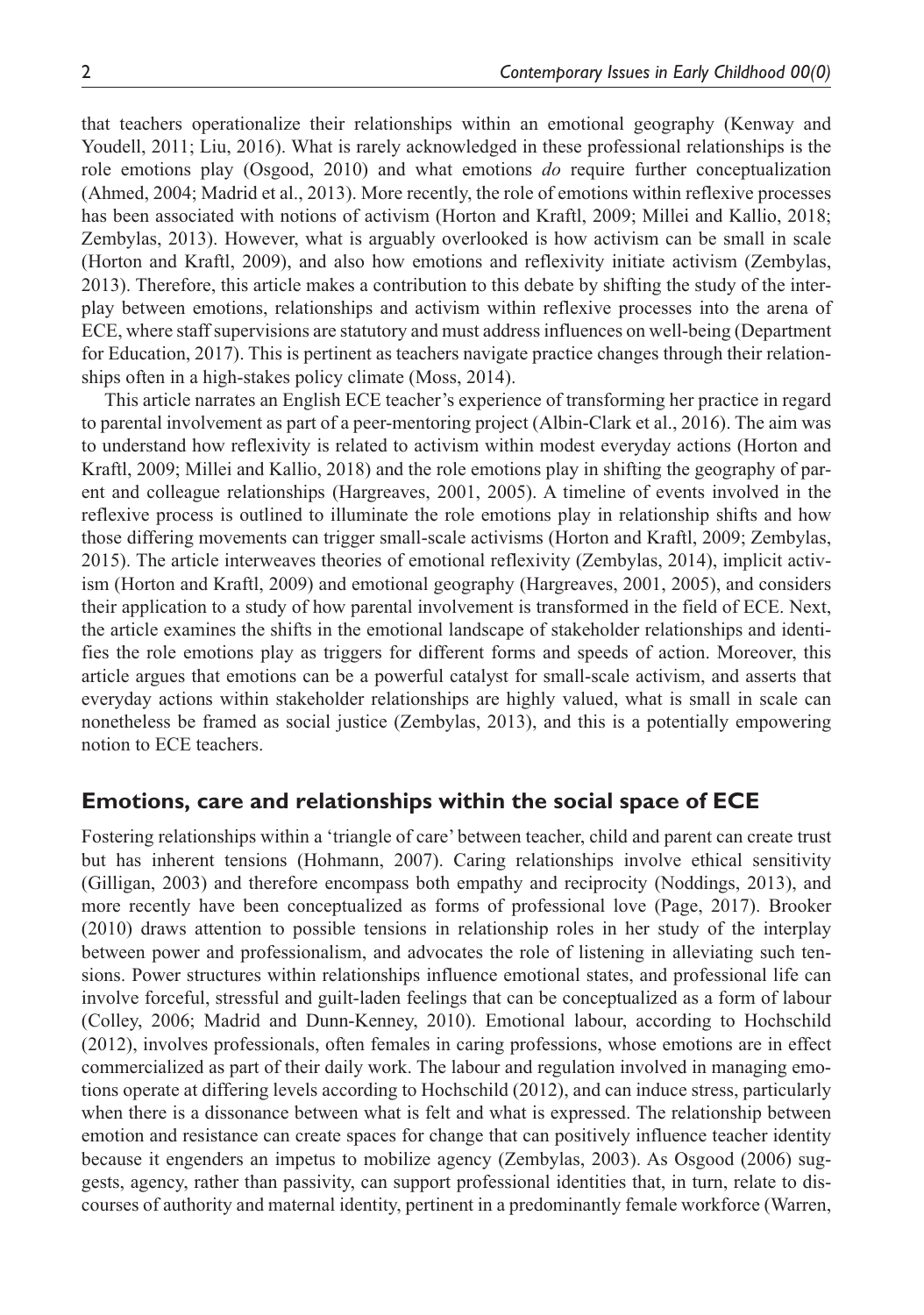2014). This suggests that ECE teachers develop gendered professional relationships, and Osgood (2006) contends that this play outs within a social space that occupies a hegemonic professional discourse. Emotions move and act between people and shape their relationships, involve conscious or subconscious judgments of others through exchanges of power, and represent social and cultural practices that can shape collective working identities and discourses of the professional self (Ahmed, 2004, 2014; Schutz and Pekrun, 2007).

Emotional geography has emerged from the field of geographical research and studies emotion within the social sphere (Davidson et al., 2005). Emotions acting as a closing and distancing mechanism between the social groups that teachers interrelate with are theorized in Hargreaves' (2001, 2005) research of emotional geographies. This notion draws attention to how emotion mediates the boundaries that teachers create, delineating five emotional geography typologies. The first type is termed a sociocultural emotional geography and describes teachers who navigate cultures different from their own in schools. Secondly, emotional geography can have a moral dimension, and this is related to mismatches in purposes and choices. Thirdly, teachers use a professional emotional geography to create forms of detachment. Fourthly, and aptly for ECE teachers in terms of relationships with very young children, is a physical emotional geography as young children often seek proximity. Emotional geography can lastly be political, and this relates to how power is distributed. The application of such concepts can facilitate understanding of how policy change impacts on teachers (Hargreaves, 2001: 1062–1072).

## **Emotions, teacher reflexivity and activism**

Riojas-Cortez et al. (2013) found that the relationship between reflexive action, ideological shifts and educational outcomes does not necessarily result from teacher professional development. Critical reflection on practice can enable a 'making and remaking of knowledge' (Fook and Gardner, 2007: 10), and reflexive not reflective action suggests reactions and responses as a result of professional learning. Zembylas notes:

Particularly, the notion of 'critical emotional reflexivity' is theorized as a concept and praxis that not only acknowledges how reflexive processes are deeply emotional, but also interrogates how emotions are entangled with power relations and reflexive processes to legitimize or delegitimize certain teaching practices. (Zembylas, 2014: 210)

Thus, emotions are instrumental to reflexive actions and have the potential for acts of social justice by creating space for small 'implicit activisms', such as speaking up for discriminated groups, and can be a way that schools enact social activism and disrupt hierarchies (Zembylas, 2013: 84). Horton and Kraftl's (2009: 14) definition of activism includes actions that are characterized by 'small acts, kind words and "not too much fuss"'. Activisms within this construct are small scale and situated rather than grand in gesture (14). Millei and Kallio (2018: 31) use a similar term of 'mundane politics'. Osgood (2010: 119), in her theorization of the 'critically reflective emotional professional', notes that this is a way in which professional identities develop. Both Zembylas (2014) and Osgood (2010) draw attention to the close connection between reflexive practice, ethics and power. Zembylas urges further empirical research in this area and considers that some particular emotions associated with discomfort can be significant, adopting the term 'pedagogy of discomfort' (Boler, 2004; Boler and Zembylas, 2003; Zembylas and Boler, 2002). Identifying emotion within narrative research processes is significant because it draws attention to the issues that are faced within professional life (Woolhouse, 2017).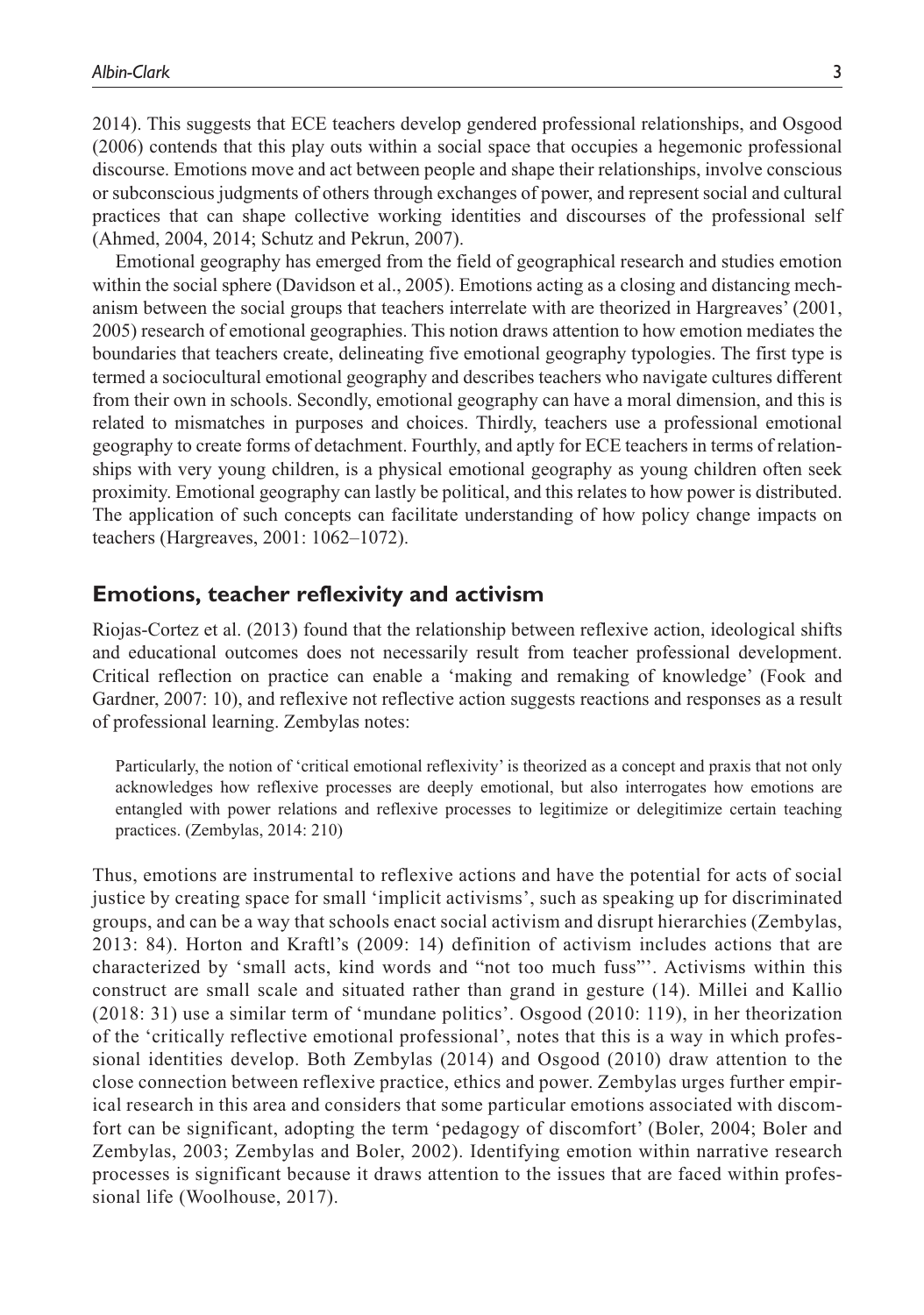# **Methods and methodology**

Studying reflexivity requires consideration of actions, relationships and associated meanings, so a qualitative and narrative approach was best suited to this endeavour (Andrews et al., 2013; Pinnegar and Daynes, 2007). In order to overcome the limitations of privileging partisan perspectives that can result in a lack of critique (Hargreaves, 1996), I put to work procedures that sought authenticity by remaining close to participant responses, as Elbaz-Luwisch (2007) suggests that this way will ultimately benefit children.

This study draws on the data from one participant selected from a larger review for in-depth study into the role of emotions in her recall of the larger mentoring project. The research participant, Anna (pseudonym), an ECE teacher with 17 years of teaching experience, holds a Master's qualification and leads a team of seven teachers and teaching assistants working with children aged five years and under in a primary school in north-west England. Within the initial peer-mentoring project, she identified parent engagement as an area for development and developed her changes over one year with her team. I identify significant points in Anna's evolving reflexive practice and specifically examine her emotional experience in terms of how she navigates the proximities between stakeholders to enact space for small-scale activism.

The hour-long semi-structured interview, undertaken by a research assistant, took place at Anna's school. Ethical guidelines were adhered to (British Educational Research Association, 2011) and permission was gained for the interview to be used for the initial evaluation and this study. The transcription was validated by the participant to ensure accuracy and member-checked to enable analysis. In addition, I was mindful of my duty as a narrative researcher in creating a relationship that safeguarded the participant's dignity in the quest for scholarly knowledge (Josselson, 2007). This meant that I sought Anna's view on the final draft of the article, as I was aware of the sensitivities in writing a close account of her emotions.

# **Data analysis**

The project took place over one year and, for the purposes of this study, was delineated into four significant phases. Each phase was analysed at a micro level to consider how Anna contextualized her relationships and the function emotions played. The analysis involved a series of readings to enable a nuanced understanding of the data. Framework analysis principles were applied and enabled a selected range of actions to be considered (Byrne, 2016). Firstly, words that were associated with emotions and phrases that indicated distances within relationships were identified. Secondly, the context of the language used was considered in relation to the phase of the project.

The findings are presented in a narrative order and focus on the purposes and functions of the language used (Reissman, 2008). The narrative identifies four phases that capture how Anna conceptualizes her changing emotions and relationships with colleagues and parents (see Table 1).

## *Phase 1. Close emotional geography*

The first phase focuses on Anna's professional experiences in her previous school and paints a picture of close, harmonious teacher–parent relationships. Her descriptions reveal an established relationship underpinned with an assumption that parents were engaged with their children's learning:

Well, I came from a school which was very middle class and I was used to having really strong relationships with parents. And I was used to parents that were really involved in their child's education at home and all that was just a kind of given, and I saw what the benefits of that were.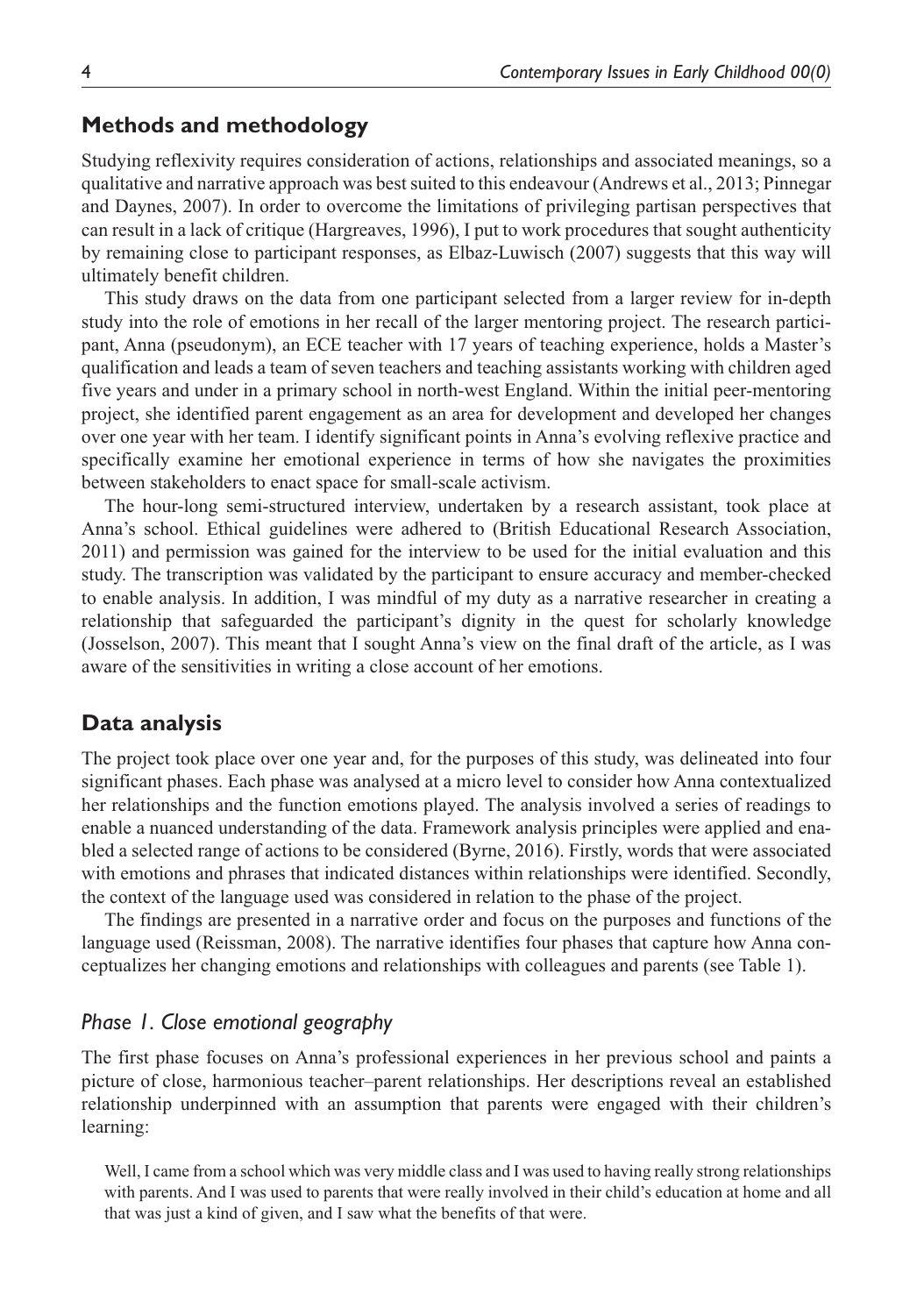| Phase I                                          | Phase 2                                                            | Phase 3                                                            | Phase 4                                                         |
|--------------------------------------------------|--------------------------------------------------------------------|--------------------------------------------------------------------|-----------------------------------------------------------------|
| Previous school                                  | New school, new area<br>Low socio-economic area, Changes to parent | Mentoring project begins Project evaluation                        |                                                                 |
| High socio-economic area, white-British families |                                                                    | partnership implemented                                            |                                                                 |
| white-British staff and                          | Differing sociocultural                                            |                                                                    |                                                                 |
| families                                         | backgrounds of teacher<br>and parents                              |                                                                    |                                                                 |
| Similar sociocultural                            |                                                                    |                                                                    |                                                                 |
| backgrounds of teacher<br>and parents            |                                                                    |                                                                    |                                                                 |
| No explicit emotion<br>words                     | Shocked, sad,<br>uncomfortable, resent,<br>negativity              | Laugh, fears and<br>projections, worry, fear,<br>fears and worries | Lovely, comfortable,<br>loved, churning away,<br>trust, pleased |

**Table 1.** Phases of the mentoring project with examples of words that express emotion.

This suggests a clarity and resonance between children, parents and the school, revealing a similarity of expectations and a close sociocultural and political emotional geography (Hargreaves, 2001, 2005). There are no explicit emotional words used in this extract. Nevertheless, there are indications of a positive three-way relationship as 'just a kind of given', implying an unstated sense of comfort. This indicates an amicable status quo, reflecting the investment made by stakeholders to establish this relationship (Dahlberg and Moss, 2005). Power in this relationship is an 'authority discourse', where a teacher's knowledge and qualifications validate the claim of authority (Warren, 2014: 262), which secures Anna's professional identity. This established professional identity and relationship sets the scene at the beginning of the narrative. The closeness is viscerally disrupted within the second phase of the narrative as Anna moves to a different locality and school with a very different climate.

# *Phase 2. Distanced emotional geography*

The second phase charts how Anna catalyses her emotions to prompt practice change and charts her heightened emotional reactions. On arrival at the new school, Anna found that parental involvement did not resemble her previous experiences, and encountered new colleagues with differing attitudes to parental relationships: 'there's real … negativity towards the parents within the culture of the school. There's a lot of criticism of parents rather than understanding'. The emotional geography of her relationships with colleagues involved distances that can be described as moral (Hargreaves, 2001, 2005), as they involve dissonance and incomprehension of viewpoints, but demonstrate some conflict with Hargreaves' definition, as Anna was clearly able to understand collegial standpoints.

Anna's perception of the distance between herself and the parents was evoked by physical and sociocultural factors (Hargreaves, 2001, 2005), manifested in emotionally charged exchanges. This realization resulted in powerfully felt emotive recounts:

So, when I first came here, I was really shocked because it was a very, very different climate. Since I've been here, I've had parents screaming at me, shouting at me, parents making what I considered to be unreasonable demands on me … they don't, kind of, just accept what I say; there's a lot of negativity and … I was feeling … I felt sad about it really and I felt … uncomfortable because I know what it can be. And this was such a long way from that, but I haven't really known what to do about it.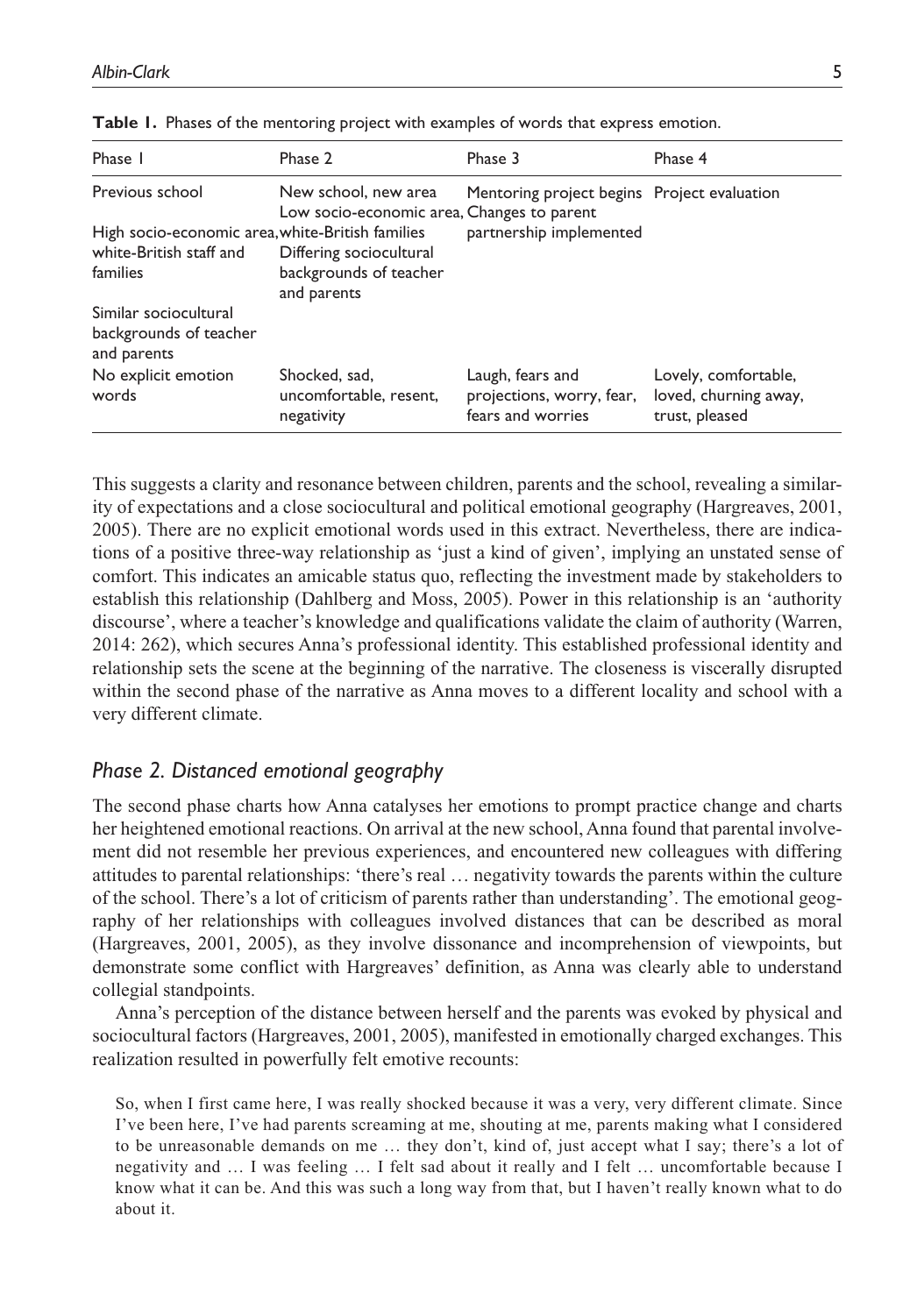Anna's description of screaming and shouting and her omission of the meaning or context demonstrates the visceral nature of those exchanges. If these actions are often repeated, Ahmed (2004) describes experiences like these as leaving marks, akin to injury, on the surface of the body that can influence positions towards others.

The lack of acceptance from the parents – 'they don't, kind of, just accept what I say' – suggests that Anna's identity as an experienced teacher is challenged, as is its attendant power (Zembylas, 2014), which disrupts the unquestioned authority discourse associated with her previous parental relationships (Warren, 2014). The powerful words with negative emotional connotations (e.g. 'shocked', 'sad', 'uncomfortable') used to recall incidents denote the emotional labour in managing emotional states (Colley, 2006; Hothschild, 2012).

As the physical emotional geography (Hargreaves, 2001, 2005) is breached, it results in emotions of sadness and discomfort. These emotions may have been caused by a dissonance between Anna's expectations of parents accepting her professional expertise and status and their actual responses, which questioned and perhaps shook her professional identity and being, which would have assumed authority and position. The physical, social and emotional distance between her old and new situations seems to be compounded with Anna's use of the adverbs 'really', 'very' and 'long' in phrases such as 'I was really shocked', 'it was a very, very different climate' and 'such a long way from that'. This gives a sense of the distance, difference and dissonance she must have felt when recalling her reaction, and also uses language associated with geography and space. These emotions are causing a discomfort and have the potential to act as a prompt for action. Emotions in this context can be interpreted in terms of not just what they mean, but also what they do (Boler, 2004; Zembylas, 2015).

This emotionally saturated context provides a prompt for reflection and can be conceptualized as costly to Anna by the strength of the reaction. It can also be conceptualized as a form of capital that is compelling and dynamic in Anna's aspiration for practice change to improve the transition processes for children and their parents (Osgood, 2010). Anna's reflection reveals her reaction to parents challenging and undermining boundaries and expectations as she attempts to establish her new position. Her reflection may also reveal Anna reappraising an authority that she has assumed would be accorded to her role. This is the point in the narrative where Anna's reflexive processes begin to gain traction. The reaction to such powerful emotions of 'shock', 'sadness' and, significantly, 'discomfort' shifts the power relations (Brooker, 2010) and catalysed a crucial turning point that acts as a kind of pedagogical tool for transformation (Zembylas, 2014: 210). This emotional narrative sparks a kind of 'critical emotional reflexivity', which Zembylas (2014: 214) considers requires both reflection on emotions and assumptions. However, Anna's experience challenges this definition as the omission of her own assumptions in the narrative does not deter her reflexive actions. This phase of the narrative leads into an account of the practice changes that Anna makes in response.

## *Phase 3. Distance and closeness in emotional geographies*

The third phase charts two significant shifts in practice that occur using ideas inspired by the mentoring school: firstly, replanning her parents' meetings and, secondly, reviewing her induction of new children to actively bring parents into the classroom:

the main thing that I got from them [the mentors] was that you can form much stronger relationships with parents if it's informal, much less formal, and also if, rather than have them follow PowerPoints, you're actually able to talk to them and explain it in a small group. So you're talking rather than … lecturing.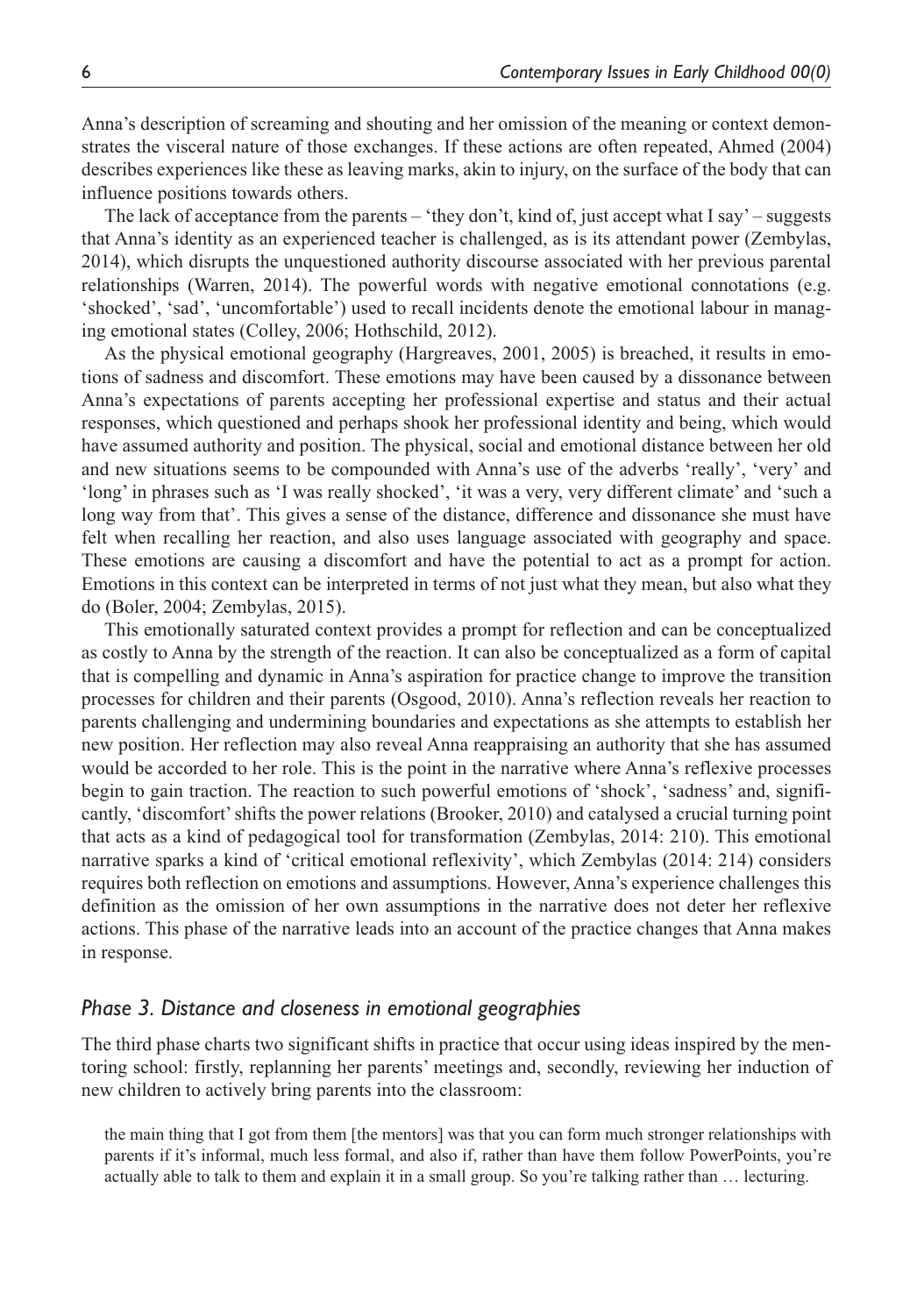Anna here begins to consider her relationships in a much more personal way, and seeks to introduce greater informality. This is done through controlling the size of the meetings, use of visual prompts with sharing school lunch menus and uniform samples, limiting staff numbers and redacting shared information. This suggests a shift in attitude that reflexively reviews habitual practices (Bolton and Delderfield, 2018) by understanding the physical, sociocultural and moral emotional geographies between the school and parents (Hargreaves, 2001, 2005).

The phrase 'talking rather than … lecturing' is pertinent and suggests an emotional empathy. Empathy involves imagination (Yarrow, 2015) and is also a constituent of care ethics in action (Noddings, 2013). Here, Anna is using this capacity to garner insight into the lives of the families and putting to work the deeper acting level of emotional labour in considering the necessity to talk rather than lecture (Hochschild, 2012). This mobilization of empathy can also be read as a form of modest 'implicit activism' (Zembylas, 2013) by altering practice to enable and give permission to parents to enter into the school realm. This gesture could also be interpreted as creating affective bonds with her parent group, which is associated with activist endeavour (Zembylas, 2013). The shifts in language suggest Anna's recasting and repositioning of her authority to a caring identity within the teacher–parent relationship (Brooker, 2010), and perhaps constitute a 'scramble of the power relations' characteristic of implicit activisms (Horton and Kraftl, 2009: 22), initiating a shift in the social hierarchy (Zembylas, 2013). This seems to be a gateway for practice change to take hold and is possibly the moment her emotional geographies begin to shift and close distance.

Anna's second specific practice change involved devising new approaches to induction:

So, I put in this extra session … instead of the parents just coming and dropping their children off and disappearing, the parents stayed as well. And so I had an hour for 15 children and an hour for the other 15, and the parents stayed, and that was just lovely because … they were here with their parents and the parents have sat in my classroom for an hour, which the current cohort had never done, ever. So, they've already seen what it's like and I was able to get round and chat … they've all got personal little things that they want to tell you.

And they played with the children and the year's worth of books were out and they could look through them. The children loved it.

The language demonstrates Anna's concerted attempts to invest and find benefit in her relationships (Dahlberg and Moss, 2005). Anna seems particularly to gain emotional satisfaction in the physical closeness between the parents and children ('that was just lovely', 'The children loved it'). This may also indicate a sense of satisfaction with her actions that shifted her orientation towards the parents, suggesting that Anna is appreciating the expertise of parents in her professional role (Brooker, 2010) and also a recognition of the significance of care and love in the fostering of relationships (Gilligan, 2003; Page, 2017). Anna gives value to the information that parents share, and her acknowledgement of this action suggests a reinvigoration of her professional identity, illuminating 'relational professionals who engaged in warm, trusting and positive relationships' (Warren, 2014: 262). Anna demonstrates her understanding of the significance of moving around the parent group and enabling informal talk: 'they've all got personal little things that they want to tell you'. This can be interpreted as a kind of 'small act' that is personalized and meaningful to parents, and can be read as a kind of implicit activism (Horton and Kraftl, 2009). The opportunity to be listened to in sharing those meaningful details may also initiate affective and caring bonds that cement the triangular relationship of care (Brooker, 2010; Hohmann, 2007); Zembylas (2013) argues that affective bonds play a significant role in the early stages of activism.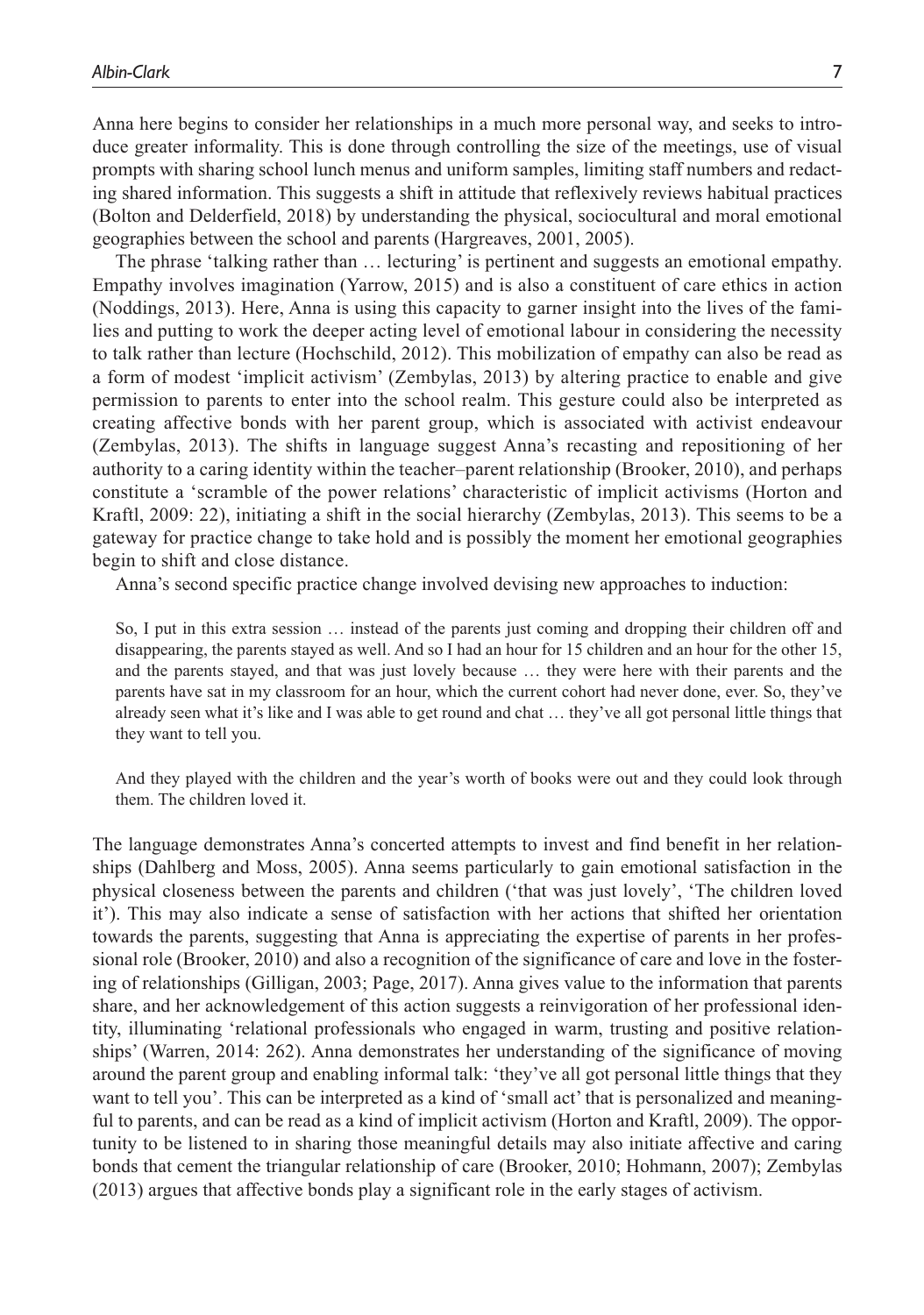At this point in the narrative, Anna reflects on what parents' meetings would be like without her intervention, and discusses her senior colleague's response:

When we had the induction meeting, she kept saying, 'Right. We'll tell them that we have to be locked up by 7, so that they all leave by 7'. The meeting only started at 6! People … what I noticed is that everybody has got fears or projections about changes; everybody's got them, it's natural. So, for example, my assistant head's worry was, 'My gosh, if we're going to spend all this time standing round talking to parents, they're never going to go! We're going to have to have a limit on this'.

Again, the language of distance pervades ('locked up', 'leave by 7', 'they're never going to go', 'have a limit on this') in the descriptors that Anna ascribes to her senior colleague, illuminating Anna's attempts to control the physical emotional geography (Hargreaves, 2001, 2005). Anna rationalizes this reaction as 'fears', demonstrating an appreciation of the risks inherent in practice transformations. Emotion here is acting as a means whereby Anna delegitimizes the previous pedagogical practices at this stage in her reflexive process (Zembylas, 2014). The 'critically reflective emotional professional' (Osgood, 2010: 119) is apparent as Anna negotiates shifting the existing school culture through her active closing of the sociocultural and physical emotional geographies with her parent constituency, although the frequency of Anna's meetings with parents is at odds with Hargreaves' (2001) view that physical factors are aggravated by the episodic nature of teacher–parent meetings. However, the distance between herself and her senior colleague still reveals a dissonant and distanced physical and professional emotional geography (Hargreaves, 2001, 2005).

# *Phase 4. Distance and closeness in emotional geography*

The fourth phase is where Anna considers the impact of the mentoring project on herself. In her relationships with parents, she has established a closer physical and moral emotional geography in that she has shared educational purpose with the parents by opening up her classroom. However, in her reflection, she perceives a knowledge gap that is compounded by a difference of social class between herself and the parents, and this has an undercurrent of political, sociocultural and professional distance (Hargreaves, 2001, 2005): 'Well, I think it just has made me take seriously the need to … model for parents things that they just simply don't know for one reason or another'. Anna seems to consider that the knowledge that parents need in order to become involved in their children's education can only come from teacher modelling: 'it isn't natural for them'. This suggests a classed judgement and a distancing of the moral emotional geography of the relationship, as Anna indicates differing purposes and choices made by parents and herself as a teacher (Hargreaves, 2001, 2005). The identification of a difference between what is natural to her current parents and what was natural to her previous experiences seems to rely on the perceived assignation of sociocultural class and gives a sense of the sociocultural class Anna ascribes to herself. There is a sense here of a dissonance between the knowledge capital that the teacher holds and the perceived lack of parental knowledge from Anna's interpretation. This can be identified as a commentary on the complex relationship between the family, class and schooling, exemplified by Bourdieu's (1977) theory of cultural capital. On the one hand, this could be interpreted as a limiting and stereotypical view of parents in the assumption that parents should, and are willing to, engage in parent partnerships that align with schools' expectations. On the other hand, it can also be perceived as a way in which Anna finds purpose and identity as a moral gatekeeper of children's interests, and indicative of the ethical decision-making at play in evolving caring relationships (Gilligan, 2003). However, the solitary manner of Anna's decision-making demonstrates a limitation of Hargreaves' (2001)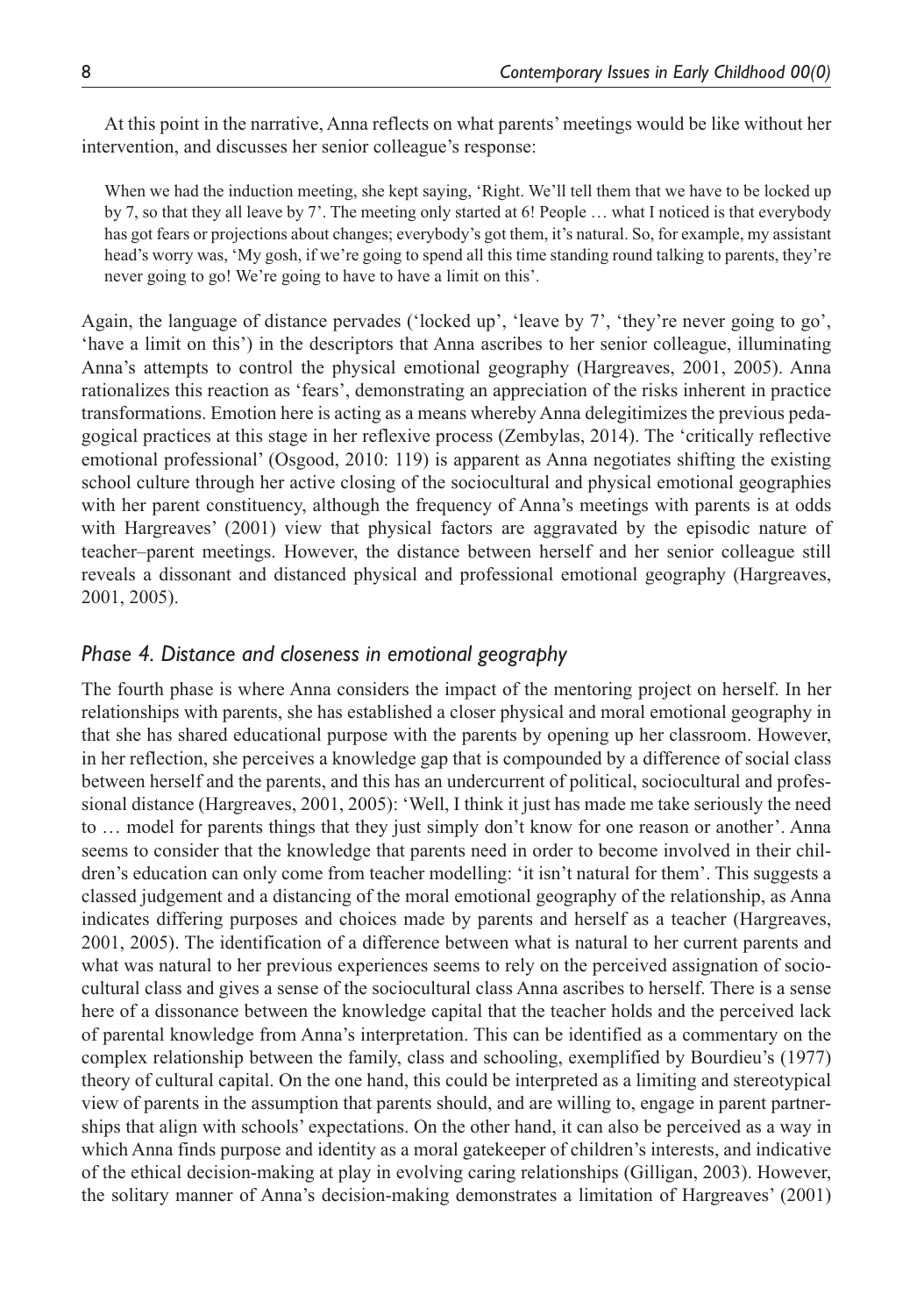definition of moral emotional geography as being buoyed along by collective endeavour. This may also signal how Anna frames her teacher knowledge within an authority discourse (Warren, 2014), therefore reclaiming a familiar and preferred professional identity:

And for one reason or another, whatever has happened to them in their lives, they don't know and they're never going to know unless we go to them and show them and work with them. And that's beneficial for the child.

In this final phase of the narrative, Anna also reflects on the relationship she has with senior colleagues and their lack of knowledge about her practice changes. This demonstrates a continuing distance in her professional, moral, political and physical emotional geographies (Hargreaves, 2001, 2005) but conflicts with Hargreaves' view that sociocultural emotional geographies involve a lack of comprehension, as this next comment illustrates that Anna clearly understands her situation:

I'm assuming that she's [the assistant head teacher] communicated it to the head and deputy but, in actual fact, I don't know and I think schools are way too busy and things get … skimmed over and nobody's looking at anything in depth. So, I guess from my side that I'm … what's churning away at the moment is that I'm thinking, 'You know, my head and deputy really need to know that this is what's changing down here'.

The isolation and emotional labour that the reflexive process has brought (Colley, 2006), and the resilience required in resisting the school culture of keeping a distance, are encapsulated in Anna's comment 'what's churning away'. This reveals that the reflexive process is nuanced, complex and ambiguous when managing relationships that navigate between children, parents and senior colleagues, and has a sophisticated emotional labour (Elfer et al., 2012). Here, Anna personifies an attuned, reflective emotional professional whose disruptions to hegemonic discourses leak compelling emotional consequences (Osgood, 2006, 2010).

# **Discussion**

The reflexive process of developing parental engagement brought reactions, disruptions and shifts in Anna's emotional geographies. Anna's emotional reactions to the two significant stakeholder groups result in contrasting actions and appear to act at differing speeds, providing a significant discussion point. Anna moves quickly in her attempts to close the emotional geography with her parent group whilst moving much more slowly in her attempts to react to the distanced relationships with her senior colleagues. This implies that different emotional reactions can contribute to the speed of reflexive action, suggesting that emotions have a performative nature which can create spaces for transformative practices that mobilize implicit activisms (Boler, 2004; Horton and Kraftl, 2009; Zembylas, 2013). The role of emotions in constructing geographies and initiating activisms, and how they manifested at different speeds for social groups, will now be considered.

When Anna describes her emotions towards her senior colleagues' lack of awareness of her practice changes, she uses the term 'what's churning away', indicating deep-level emotions being slowly processed and not examined, identified or resolved. This is implied in the word 'churning', a turning over, subconscious consideration of her colleagues' actions. This may further indicate a perceived gap between her senior colleagues and herself, fuelled from taking responsibility for her attitudes and values towards parents bound to her reflexive actions (Bolton and Delderfield, 2018).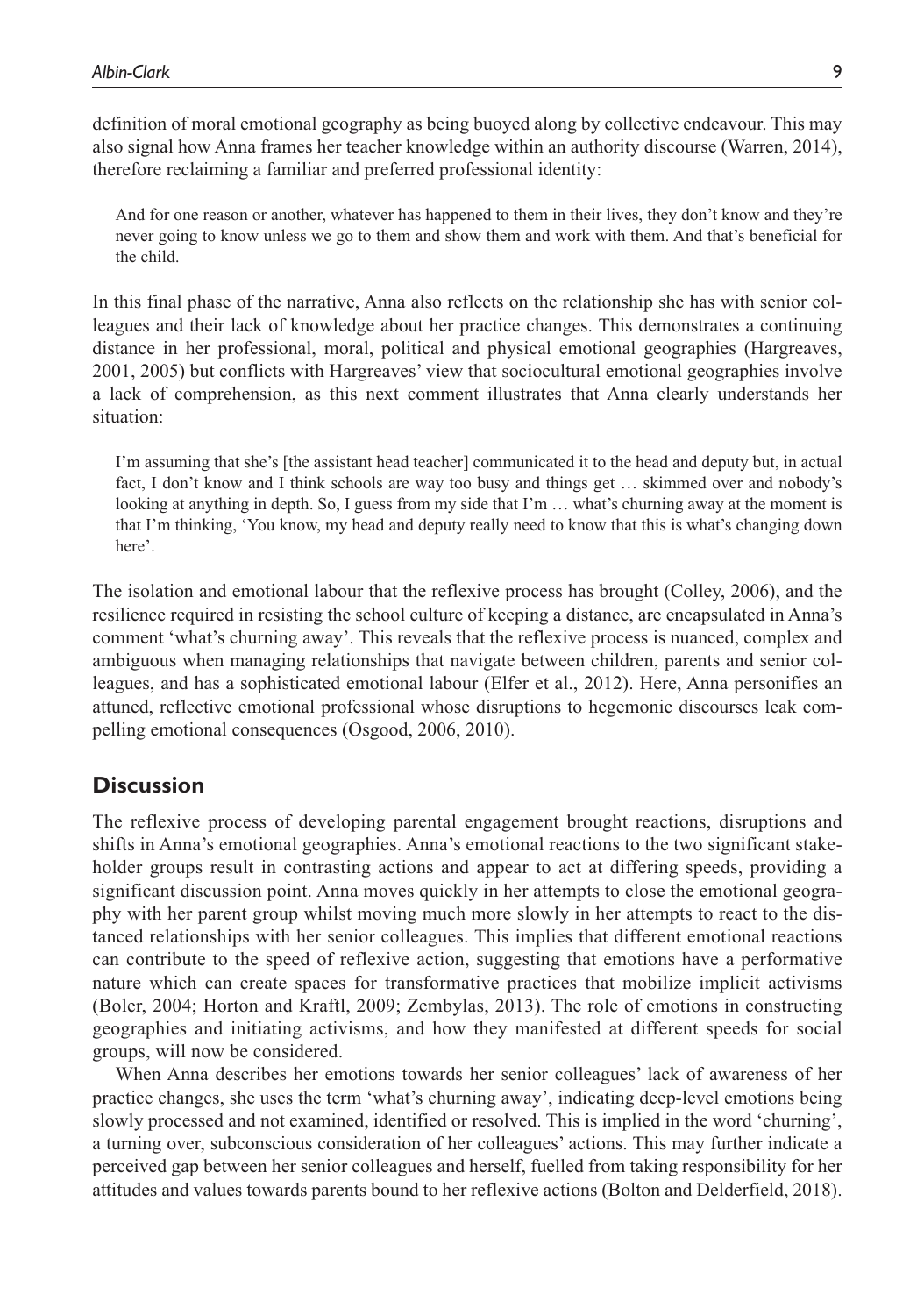The delayed reaction to this emotion may have the advantage of creating a natural space for an experienced and trusted teacher to experiment in the reflexive process without the permission or sanction of senior colleagues. The practice changes are entwined with establishing a triangle of care in the relationship between child, parent and teacher (Hohmann, 2007), and evolving those caring and trusting dispositions can foster affective bonds that initiate kinds of implicit activism (Horton and Kraftl, 2009). This may indicate that emotions, even when they are not processed, can still socially construct beliefs (Schutz and Pekrun, 2007). However, this has the disadvantage of creating a cost in the form of a lonely burden, and, for Anna, there may well be a longer-term emotional labour in terms of creating an isolated professional identity (Colley, 2006). This isolation creates a distanced emotional geography between Anna and her senior colleagues, lingering at the close of the narrative. The expression of deeply rooted, unresolved, complicated emotions illuminates the complexity of what emotions can do in educational practice (Madrid et al., 2013). The distance between Anna and her senior colleagues in terms of an emotional geography remains static throughout her reflexive process, and this could be an implication of emotions that remain contained. Moreover, her change in practice would eventually be evident to her colleagues as they saw the imagined benefits to children, so this suggests that unexamined and resisted emotions can indicate a slower game at play in terms of making decisions about how and when she shares her practice changes with senior colleagues. This contained emotion creates a space for change that has positively influenced Anna's teacher identity (Zembylas, 2003). Anna may well be aware that constructing caring relationships between families and the school (Hohmann, 2007) at the start of their school career marks a mutual investment between stakeholders that benefits children in the longer term (Dahlberg and Moss, 2005).

However, there is a marked difference in the faster speed with which Anna responds to the emotions from her interactions with her parent group, revealing a quickly moving course of events, and this may correlate to the intensity of the emotions experienced. The emotions of 'shock' 'sadness' and 'discomfort' act as a positive provocation and catalyst for reflexive action. Emotions act as a capital that gives energy for practice changes – the emotion, in effect, becomes embodied in action (Yarrow, 2015). The vibrant and reactive lived emotions shape social practices (Ahmed, 2004), which, in turn, create a climate for modest 'implicit activisms' (Zembylas, 2013). Horton and Kraftl (2009) consider that 'implicit activisms' emerge from emotional states, and this heightened emotional reaction can be understood to create conditions where Anna feels compelled to listen and act. The affective bonds that Anna has created have resulted in a more caring teacher–parent relationship, reciprocated in 'small acts, words and gestures' characterizing modest forms of activism (Horton and Kraftl, 2009: 14). There is also a sense that emotions relate to how power is felt and understood, and are thus both social and political, drawing attention to the potentials of power being displaced in home–school relationship roles (Brooker, 2010; Madrid et al., 2013). This political distance may indicate a power hierarchy that Anna seeks to retain in an authoritarian identity (Warren, 2014) in order to safeguard the children's best interests and her own position. There is an air of finality in Anna's observation about the parent group – 'they don't know and they're never going to know' – suggesting a resolution and fixing of identity (Brooker, 2010). This implies that emotional geographies may be intensely influenced by visceral emotional experiences, and this results in greater and faster shifts in terms of the positions teachers will take towards social groups (Ahmed, 2004).

The analysis indicates that different intensities of emotion provoke different speeds of action and shifts in emotional geography that contribute towards notions of activism occurring through reflexive processes. Viscerally felt emotions were more intensely felt and provoked faster practice changes, and also acted as a means of closing distances in emotional geographies. Unexamined and internalized emotions seem to be the pay-off for this practice action, but Anna's awareness of them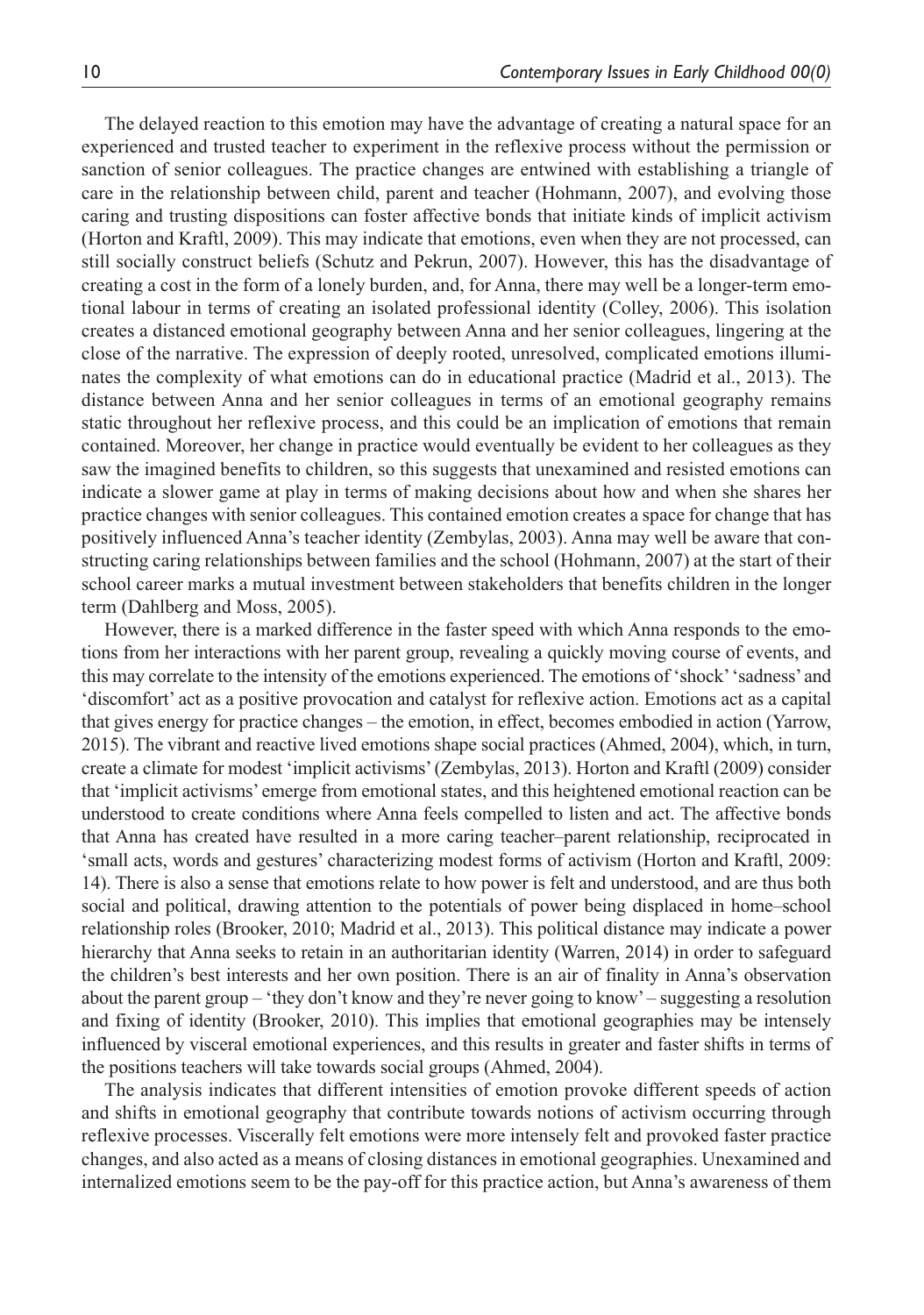supports the notion of emotion having a sort of capital in future reflexive actions (Yarrow, 2015). This suggests that emotions are acting in different ways and have a role in the professional landscape that describes an emotional professional at work (Osgood, 2010). Emotions are, in effect, mobilizing caring acts and gestures that demonstrate implicit activisms by creating spaces for reflexivity that subsequently create affective bonds between stakeholder groups (Horton and Kraftl, 2009; Zembylas, 2013).

## **Conclusions**

This research concurs with the view that reflexive processes are entangled within emotional responses and reactions (Osgood, 2010; Zembylas, 2014). Applying the theory of emotional geographies (Hargreaves, 2001, 2005) has also been a fruitful approach, even within the limitations of a singular case study. Emotional geography has emerged from the field of geography and has been applied to education, but it has not previously been explored in the field of ECE research. The current study diverges from previous research on emotions and reflexivity by offering original insights into the field in terms of how the nature of emotion can also influence the speed of action in practice change and the interpretation of those actions and gestures as forms of activism. Further lines of enquiry are recommended using the conceptual frame of emotional geographies in the ECE research field, as this research has illuminated some limitations in Hargreaves' (2001, 2005) definitions within the context of ECE reflexivity, particularly in terms of the nature of emotion types and how this influences the longer-term impact of practice changes.

The role of emotions for ECE teachers in reflexive processes demonstrates that 'the everyday emotional lives of teachers are messy, complex, and intertwined with power and ideology' (Madrid and Dunn-Kenney, 2010: 398). Alongside the dynamics and politics of the emotional professional there also lies the potential of 'implicit activisms' that correlate with reflexive practices (Zembylas, 2013: 84). The capacity of ECE teachers such as Anna to interpret their everyday reflexive actions as a sort of activism – in this case, enabling parents to engage with their children's learning – gives a value to those emotional responses that correspond in a complex set of events, ultimately benefiting the 'triangle of care' in relationships (Hohmann, 2007) and resulting engagement between stakeholders. Emotions have the potential to provide a kind of provocation for change through ethical decision-making (Gilligan, 2003) – in this case, enabling parents to enter the domain of engagement in their children's lives in the classroom. Horton and Kraftl (2009) consider that reviewing everyday acts sits within a broader debate about the definitions and possibilities of activism. If a single teacher's mobilization of emotion can make a difference to one class of children and their parents, a whole-school approach can have more far-reaching effects. This is an exciting proposition in the field of ECE, where teachers' emotional reactions could enable small acts of social justice, leading to the prospect of larger acts of social justice to come.

#### **Funding**

The author(s) disclosed receipt of the following financial support for the research, authorship, and/or publication of this article: The author's employers received financial support for the data collection and publication of an initial evaluation report. This research was an offshoot of an initial research project that evaluated a peer-mentoring project run by a school in north-west England. The school received a grant from the National College of Teaching and Learning.

## **ORCID iD**

Jo Albin-Clark **D** <https://orcid.org/0000-0002-6247-8363>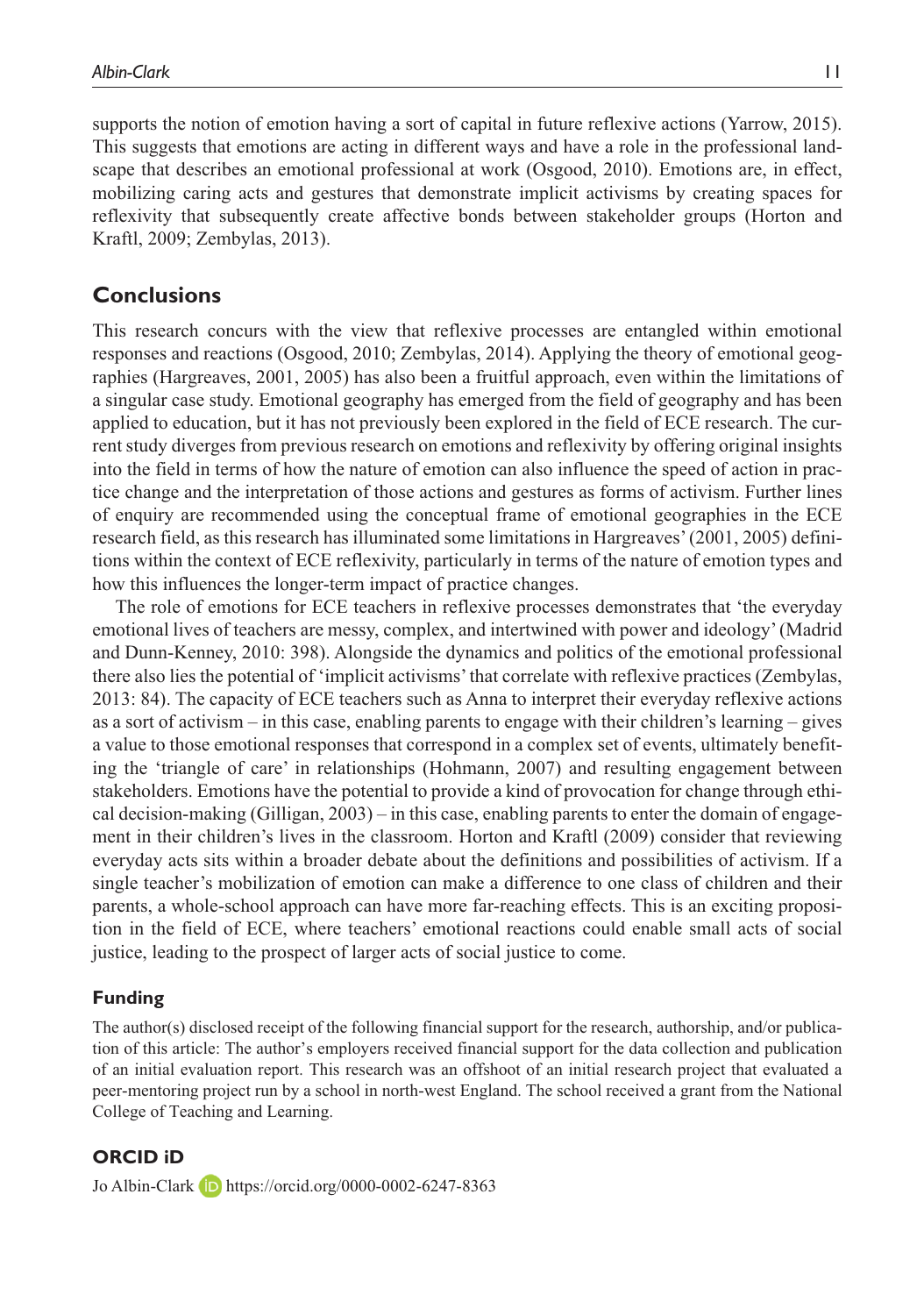#### **References**

- Ahmed S (2004) Collective feelings. *Theory, Culture and Society* 21(2): 25–42.
- Ahmed S (2014) *The Cultural Politics of Emotion*. 2nd ed. Edinburgh: Edinburgh University Press.
- Albin-Clark, J, Ellis J, Lucas T and Cain T (2016) Primary Alliance for Learning, the Teaching School at St Bede CE Primary Academy Early Years Mentoring Project. Report Edge Hill University, Ormskirk, September.
- Andrews M, Squire C and Tamboukou M (2013) What is narrative research? In: Andrews M, Squire C and Tamboukou M (eds) *Doing Narrative Research*. London: SAGE, pp. 1–26.
- Archer M (2012) *The Reflexive Imperative in Late Modernity*. Cambridge: Cambridge University Press.
- Boler M (2004) *Feeling Power: Emotions and Education*. Abingdon: Routledge.
- Boler M and Zembylas M (2003) Discomforting truths: The emotional terrain of understanding difference. In: Trifonas P (ed.) *Pedagogies of Difference: Rethinking Education for Social Change*. London: Routledge, pp. 110–136.
- Bolton G and Delderfield J (2018) *Reflective Practice: Writing and Professional Development*. 5th ed. London: SAGE.
- Bourdieu P (1973) Cultural Reproduction and Social Reproduction. In: Knowledge, education and cultural change: papers in the sociology of education R. BROWN, ed, Knowledge, education and cultural change : papers in the sociology of education (ed). London: Routledge, pp. 71–112.
- British Educational Research Association (2011) BERA ethical guidelines for educational research 2011. Available at: [https://www.bera.ac.uk/researchers-resources/publications/bera-ethical-guidelines-for](https://www.bera.ac.uk/researchers-resources/publications/bera-ethical-guidelines-for-educational-research-2011)[educational-research-2011](https://www.bera.ac.uk/researchers-resources/publications/bera-ethical-guidelines-for-educational-research-2011) (accessed 13 April 2017).
- Brooker L (2010) Constructing the triangle of care: Power and professionalism in practitioner/parent relationships. *British Journal of Educational Studies* 58(2): 181–196.
- Byrne D (2016) *What Is Framework Analysis?* London: SAGE.
- Colley H (2006) Learning to labour with feeling: Class, gender and emotion in childcare education and training. *Contemporary Issues in Early Childhood* 7(1): 15–29.
- Dahlberg G and Moss P (2005) *Ethics and Politics in Early Childhood Education*. London: RoutledgeFalmer.
- Davidson J, Bondi L and Smith M (2005) *Emotional Geographies*. Abingdon: Routledge.
- Department for Education (2017) Statutory framework for the Early Years Foundation Stage: Setting the standards for learning, development and care for children from birth to five. Available at: [https://assets.](https://assets.publishing.service.gov.uk/government/uploads/system/uploads/attachment_data/file/596629/EYFS_STATUTORY_FRAMEWORK_2017.pdf) [publishing.service.gov.uk/government/uploads/system/uploads/attachment\\_data/file/596629/EYFS\\_](https://assets.publishing.service.gov.uk/government/uploads/system/uploads/attachment_data/file/596629/EYFS_STATUTORY_FRAMEWORK_2017.pdf) [STATUTORY\\_FRAMEWORK\\_2017.pdf](https://assets.publishing.service.gov.uk/government/uploads/system/uploads/attachment_data/file/596629/EYFS_STATUTORY_FRAMEWORK_2017.pdf) (accessed 14 July 2018).
- Elbaz-Luwisch F (2007) Studying teachers' lives and experience: Narrative inquiry into K–12 teaching. In: Clandinin D (ed.) *Handbook of Narrative Inquiry: Mapping a Methodology*. Thousand Oaks, CA: SAGE, pp. 357–382.
- Elfer P, Goldschmied E and Selleck D (2012) *Key Persons in the Early Years*. 2nd ed. London: Routledge.
- Fook J and Gardner F (2007) *Practising Critical Reflection: A Handbook*. Maidenhead: Open University Press.
- Gilligan C (2003) *In a Different Voice: Psychological Theory and Women's Development*. 2nd ed. Cambridge, MA: Harvard University Press.
- Hargreaves A (1996) Revisiting voice. *Educational Researcher* 25(1): 12–19.
- Hargreaves A (2001) Emotional geographies of teaching. *Teachers College Record* 103(6): 1056–1080.
- Hargreaves A (2005) Educational change takes ages: Life, career and generational factors in teachers' emotional responses to educational change. *Teaching and Teacher Education* 21(8): 967–983.
- Hochschild A (2012) *The Managed Heart: Commercialization of Human Feeling*. 3rd ed. Berkeley, CA: University of California Press.
- Hohmann U (2007) Rights, expertise and negotiations in care and education. *Early Years* 27(1): 33–46.
- Horton J and Kraftl P (2009) Small acts, kind words and 'not too much fuss': Implicit activisms. *Emotion, Space and Society* 2(1): 14–23.
- Josselson R (2007) The ethical attitude in narrative research: Principles and practicalities. In: Clandinin D (ed.) *Handbook of Narrative Inquiry: Mapping a Methodology*. Thousand Oaks, CA: SAGE, pp. 537– 556.